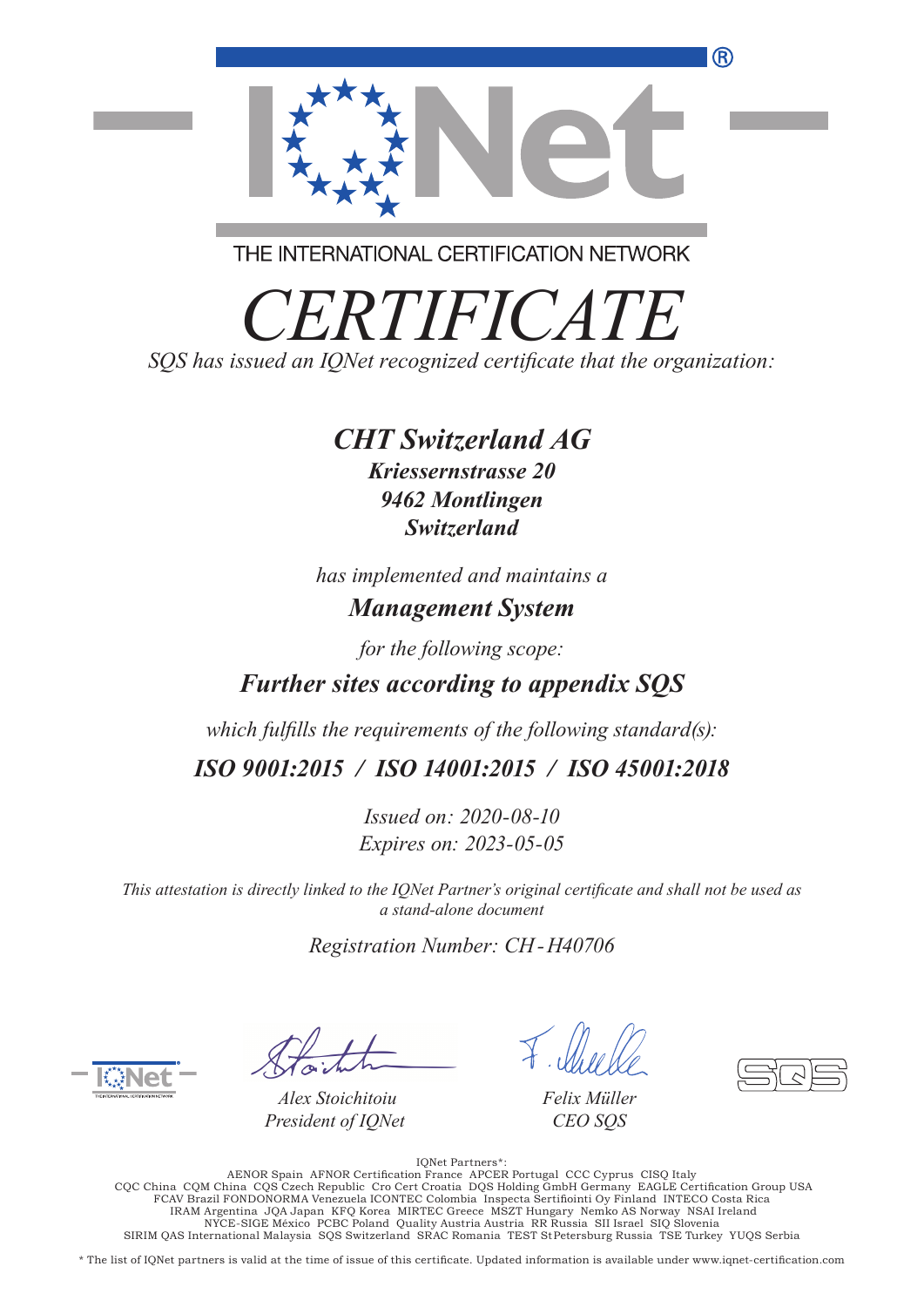

# **Certificate**

The SQS herewith attests that the organisation named below has a management system that meets the requirements of the normative basis mentioned.



**CHT Switzerland AG Kriessernstrasse 20 9462 Montlingen Switzerland**

Further sites according to appendix

#### Scope

**Development, production, sales and techn assistance of chemicals products, including auxiliairies and dyestuffs for the textile ind** Development, production, sales and technical assistance of chemicals products, including auxiliairies and dyestuffs for the textile industrie

**by** Normative basis

**r** $\mathbf{a}$ **i** $\begin{bmatrix} 0 & 1 \end{bmatrix}$ **isO** 9001:2015 **Quality Management System Environmental Management System Occupational Health and** Safety Management System

**Switzerland** Reg. no. H40706 Validity 10.08.2020–05.05.2023 Issue 10.08.2020

 $m$ dan $\Lambda$ 

A. Grisard, President SQS

F. Müller, CEO SQS









Swiss Association for Quality and Management Systems (SQS) Bernstrasse 103, 3052 Zollikofen, Switzerland